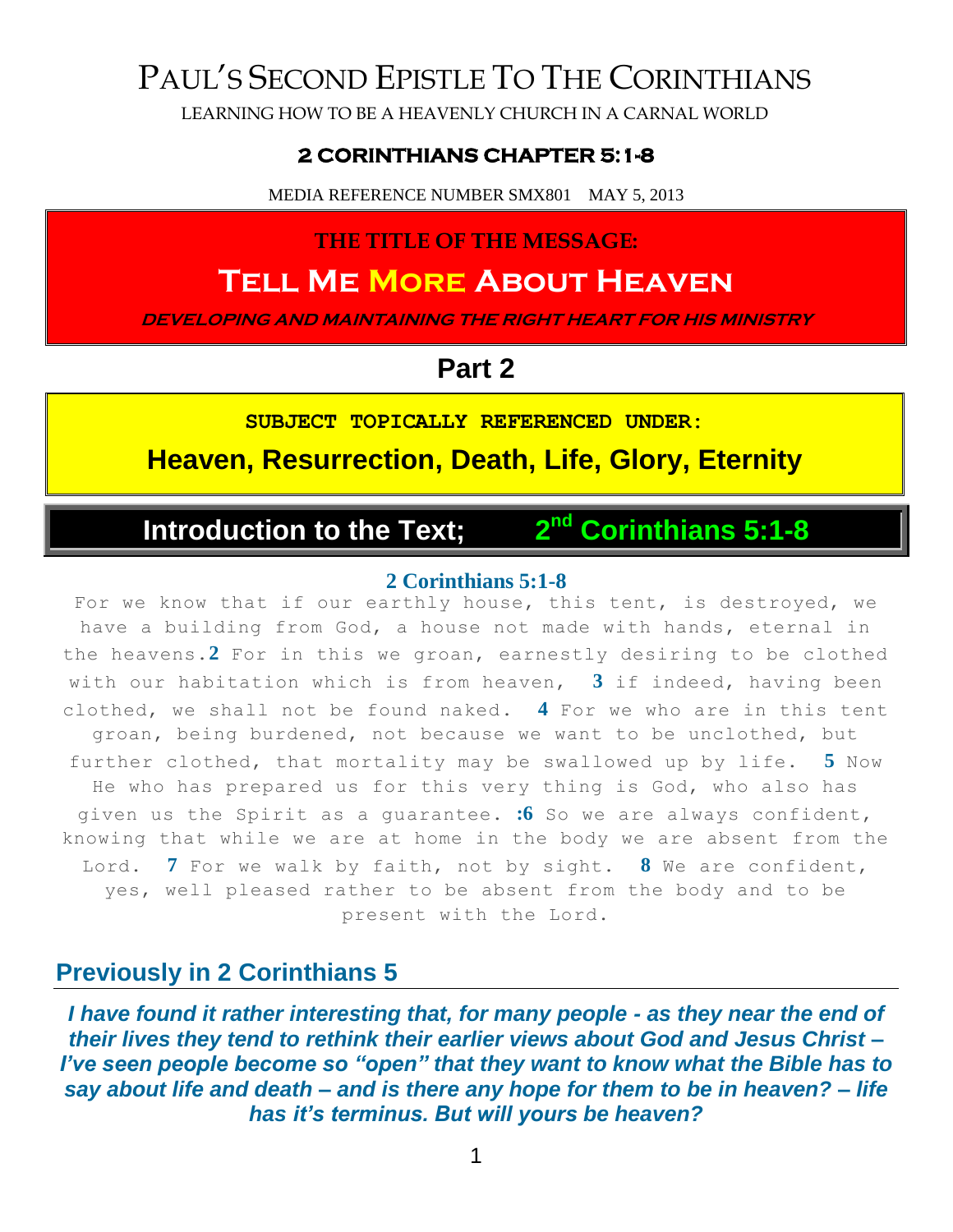## **Tell Me About Heaven**



## **Tell Me About Heaven**



## **Tell Me About Heaven**

| $\parallel$ 3.)         | How long will we be there?               | <b>v. 1c</b> |
|-------------------------|------------------------------------------|--------------|
| eternal in the heavens. |                                          |              |
| $\parallel$ 3a.)        | <b>You will be forever there forever</b> | $Vr$ 1       |
| $\sqrt{3b.}$            | You will be holy there forever           | $\bf{V}$ 1   |
| $\sqrt{3c}$             | You will be safe there forever           | $\bf{v}$ 1   |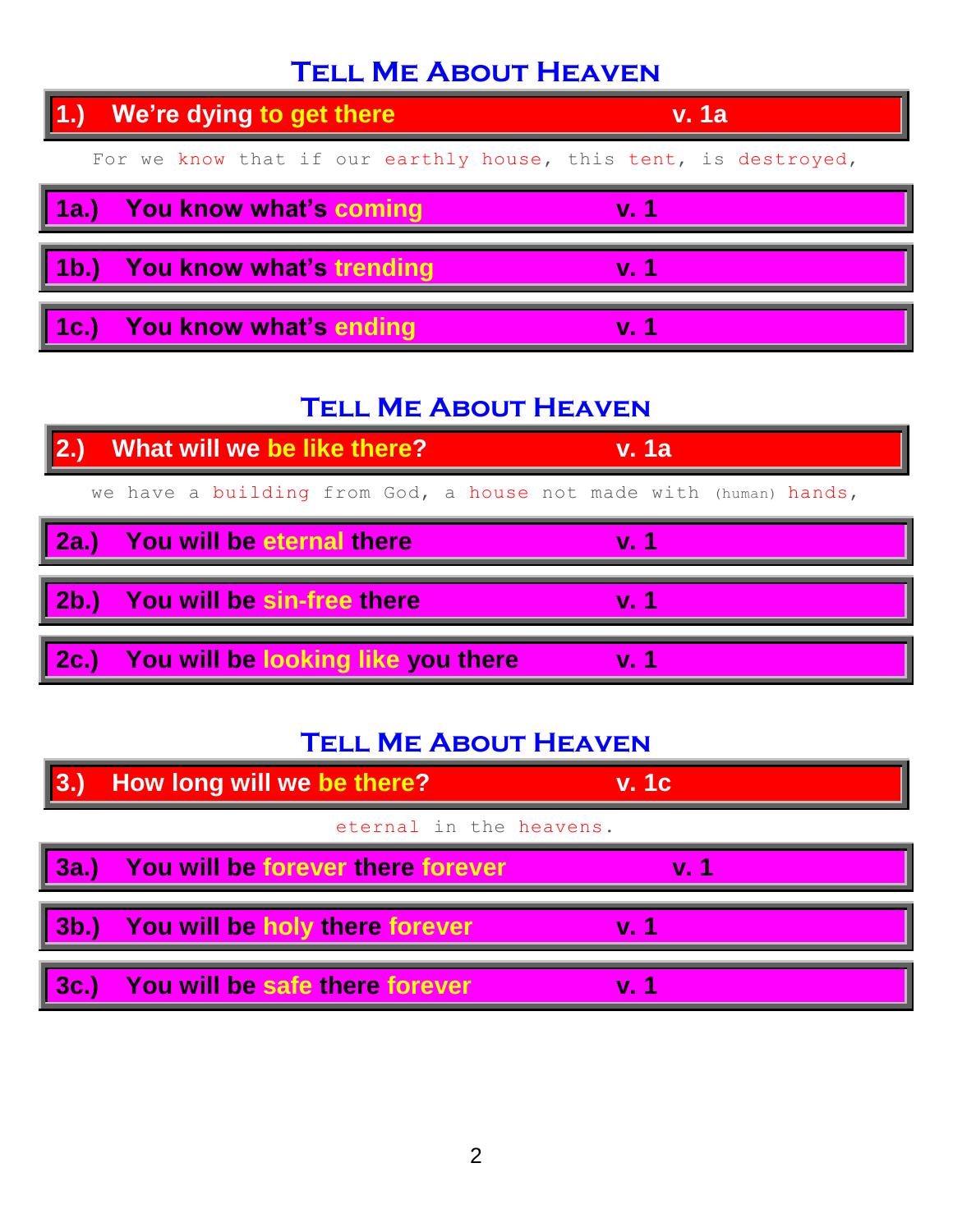## **TELL ME** *More* ABOUT HEAVEN

### **4.) Because I want to be there for life v. 2-3**

**John 10:10**

The thief (satan) does not come except to steal, and to kill, and to destroy. I have come that they may have life, and that they may have it more abundantly.

## **I Want To Be There Very Much**

## **4a.) Because you're fighting against sin v. 2a**

For in this *(life's brevity and our eternal expectation)* we groan,

This groaning - means that we are in labor.

### Groan **stena¿zw stenazo,** *sten-ad´-zo;* to be in the straits, or pressed. We grieve, sigh.

The word implies that we're not only contending in a fight, it carries with it the meaning that we're feeling the effects of the long battle.

In the family of God there is a genealogy of spiritual DNA.

It began with Abraham and continues on through the line of all those who are of the household of faith.

### **Galatians 5:17 NLT**

The sinful nature wants to do evil, which is just the opposite of what the Spirit wants. And the Spirit gives us desires that are the opposite of what the sinful nature desires.

## **I Want To Be There Very Much**

## **4b.) Because you're fighting against the world v. 2b**

earnestly desiring to be clothed with our habitation which is from heaven,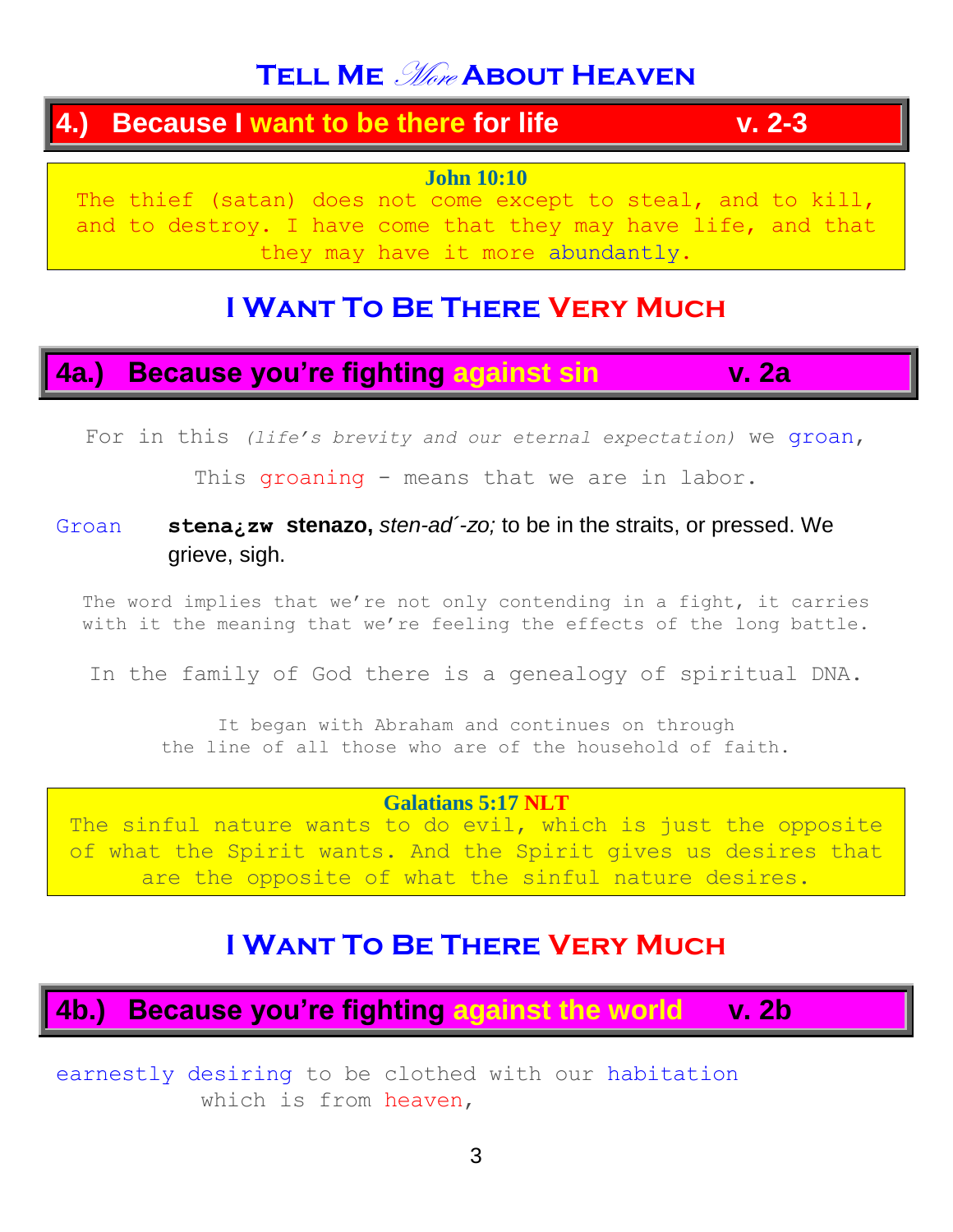earnestly desiring **poqe÷w potheo** (to yearn for) to dote upon. to crave, to lust after.

habitation **oijkhth/rion oiketerion,** *oy-kay-tay´-ree-on;* a noble residence. A well made dwelling, house.

#### **Romans 8:22-23**

For we know that the whole creation groans and labors with birth pangs together until now. **23** Not only *that,* but we also who have the firstfruits of the Spirit, even we ourselves groan within ourselves, eagerly waiting for the adoption, the redemption of our body.

### We're Not Home Yet

#### **1 Peter 5:8 NLT**

Stay alert! Watch out for your great enemy, the devil. He prowls around like a roaring lion, looking for someone to devour. **9** Stand firm against him, and be strong in your faith. Remember that your Christian brothers and sisters all over the world are going through the same kind of suffering you are.

## **I Want To Be There Very Much**

**4c.) Because you're fighting against wickedness v. 3**

if indeed, having been clothed, we shall not be found naked. *(unclothed)*

clothed **ejndu/w enduo,** *en-doo´-o;* to sink into a garment); to be vested with clothing, arrayed, having a costly garment put upon you.

The picture here is a beautiful one. The imagery is of one who is like a tailor or a valet who's career it is to prepare the children of the LORD of the house. we shall not be found naked. *(unclothed)* It's Impossible for any of the LORDS children to not be dressed in the finest.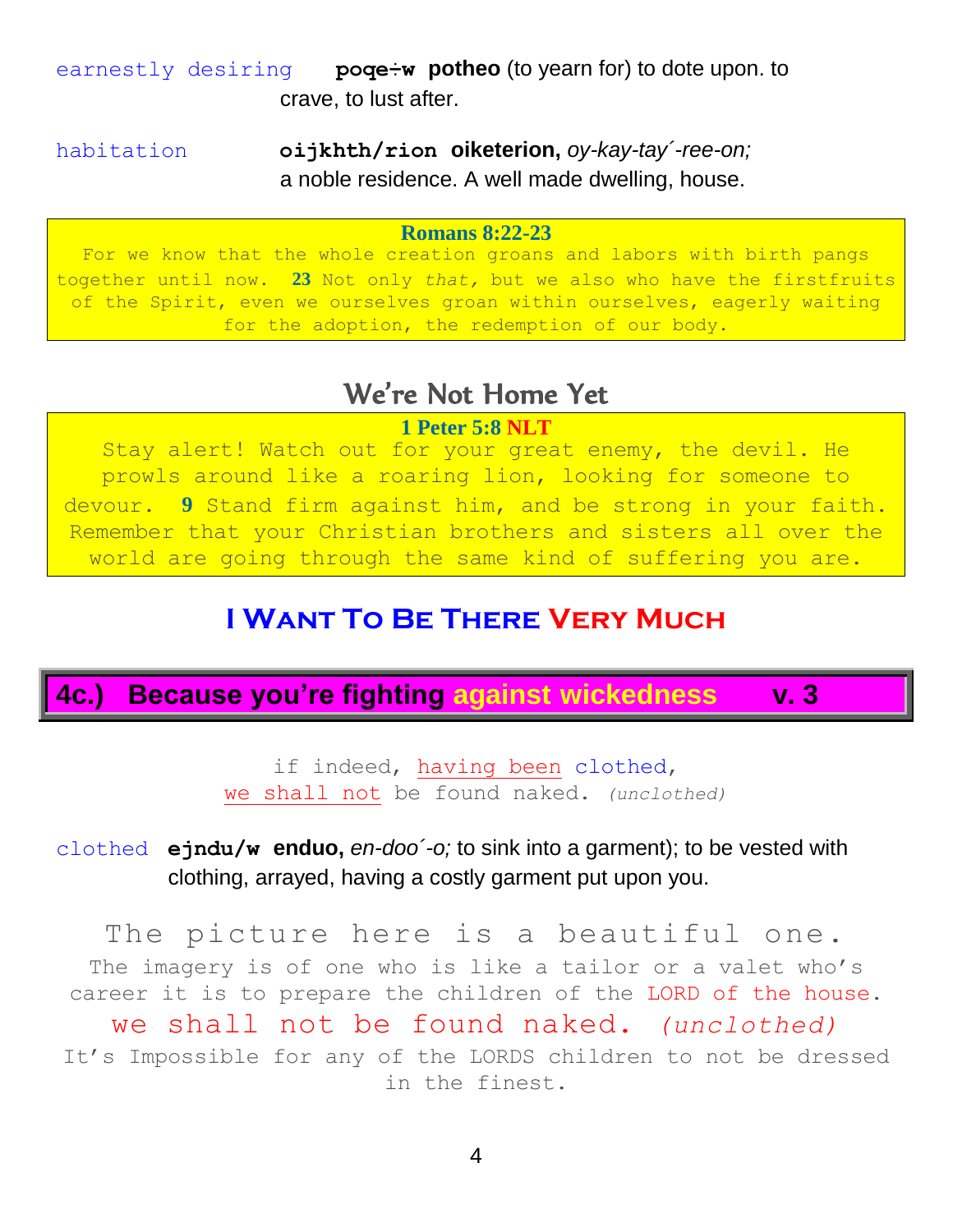#### **Revelation 3:15-17** Laodiceans

" I know your works, that you are neither cold nor hot. I could wish you were cold or hot. **16** So then, because you are lukewarm, and neither cold nor hot, I will vomit you out of My mouth. **17** Because you say, "I am rich, have become wealthy, and have need of nothing' — and do not know that you are wretched, miserable, poor, blind, and naked —*h aving no garment of righteousness.*

#### **Matthew 22:11-13**

" But when the king came in to see the guests, he saw a man there who did not have on a wedding garment. **12** So he said to him, "Friend, how did you come in here without a wedding garment?' And he was speechless. **13** Then the king said to the servants, "Bind him hand and foot, take him away, and cast *him* into outer darkness; there will be weeping and gnashing of teeth.'

Are you doing things that the scriptures say not to do?

*(self performing, self advancing, self promoting, self indulging righteousness)*

#### **Ephesians 4:23-24**

and be renewed in the spirit of your mind, **24** and that you put on the new man which was created according to God, in true righteousness and holiness.

**Isaiah 61:10a**

I will greatly rejoice in the LORD, My soul shall be joyful in my God; For He has clothed me with the garments of salvation, He has covered me with the robe of righteousness…

## **TELL ME** *More* ABOUT HEAVEN

### **5.) I have so many questions about life v. 4-5**

### **5a.) There is going to be heartache v. 4a**

For we who are in this tent groan, being burdened, not because we want to be unclothed, but further clothed,

death doesn't have the power to end anything – death now, through Jesus Christ is a toll that He uses to set His children free from the burden.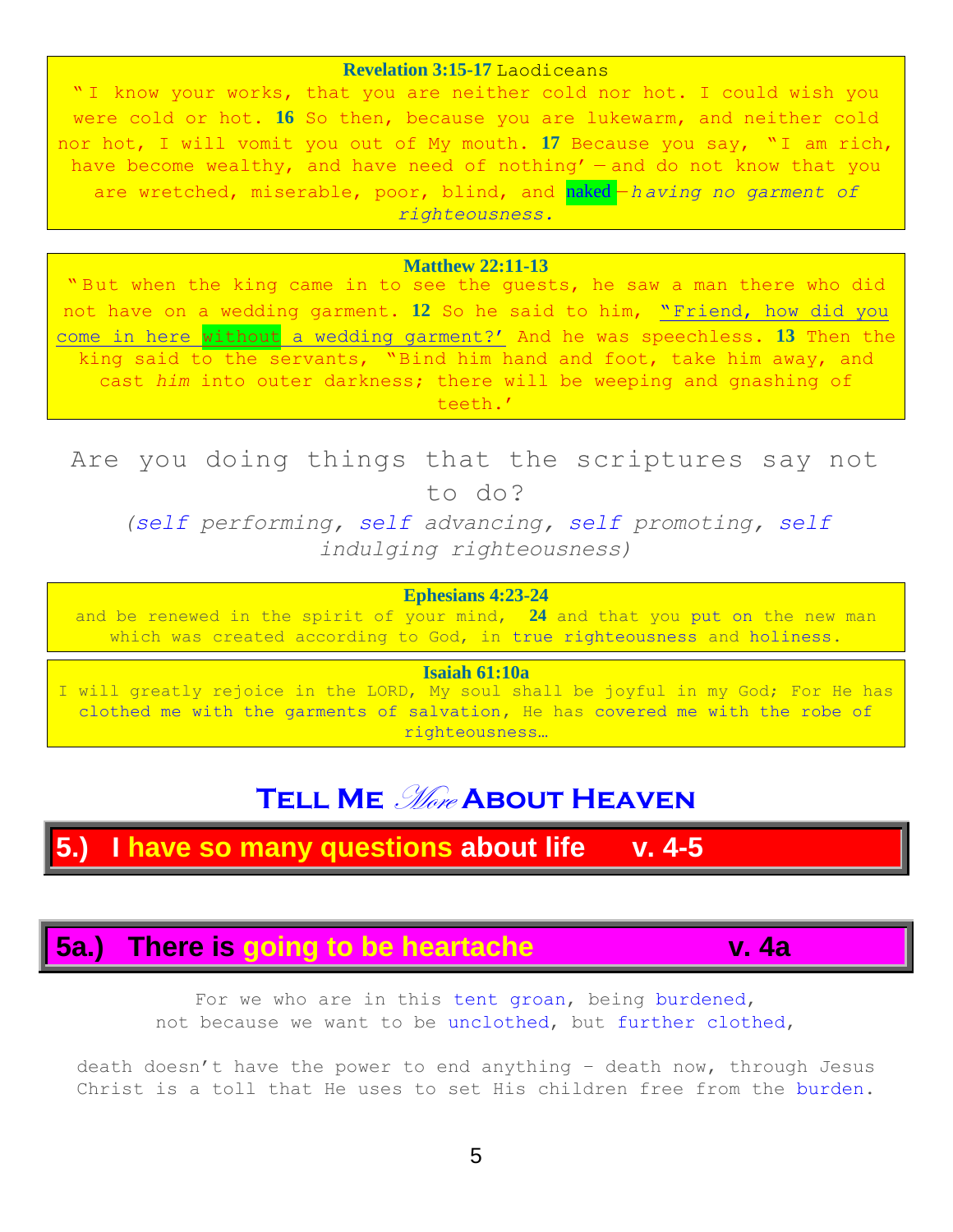### This Tent = Your Tent, My Tent = Groans

#### …Groan being burdened

Camping is an awesome way to draw closer as a family. But when some knucklehead pulls up in a motor-mansion with his generator and satellite dish – it kind of ruins the neighborhood of tent camping. (he kind of wants to take it all with him – not the Christian, we're looking forward to a mansion without the motor. This groaning means to be weighted down.

Burdened **bare÷w bareo,** *bar-eh´-o;* from 926; to be weighed down (figuratively): — to be burdened with a great load. To have a weight or load be pressed into your skin.

The longer I live in this world the less attractive it becomes.

The longer I have to fight against temptations and emotions and the flesh, the greater the looking forward to being " further clothed "

#### **Romans 7:22-8:1**

For I delight in the law of God according to the inward man. **23** But I see another law in my members, warring against the law of my mind, and bringing me into captivity to the law of sin which is in my members. **24** O wretched man that I am! Who will deliver me from this body of death? **25** I thank God-through Jesus Christ our Lord! So then, with the mind I myself serve the law of God, but with the flesh the law of sin. **1** There is therefore now no condemnation to those who are in Christ Jesus, who do not walk according to the flesh, but according to the Spirit.

have you suffered a death in your family or in your circle of friends?

The Christian has been given the power to separate the situation from the psychology of it all  $-$  - we look beyond, over the fence, into another world.

**2 Peter 3:13** Nevertheless we, according to His promise, look for new heavens and a new earth in which righteousness dwells.

### **I Have So Many Questions About Life**

**5b.) There is going to be joy v. 4b**

that mortality may be swallowed up by life.

" Heaven's number of glorified saints is made up of justified sinners " - William Gurnall